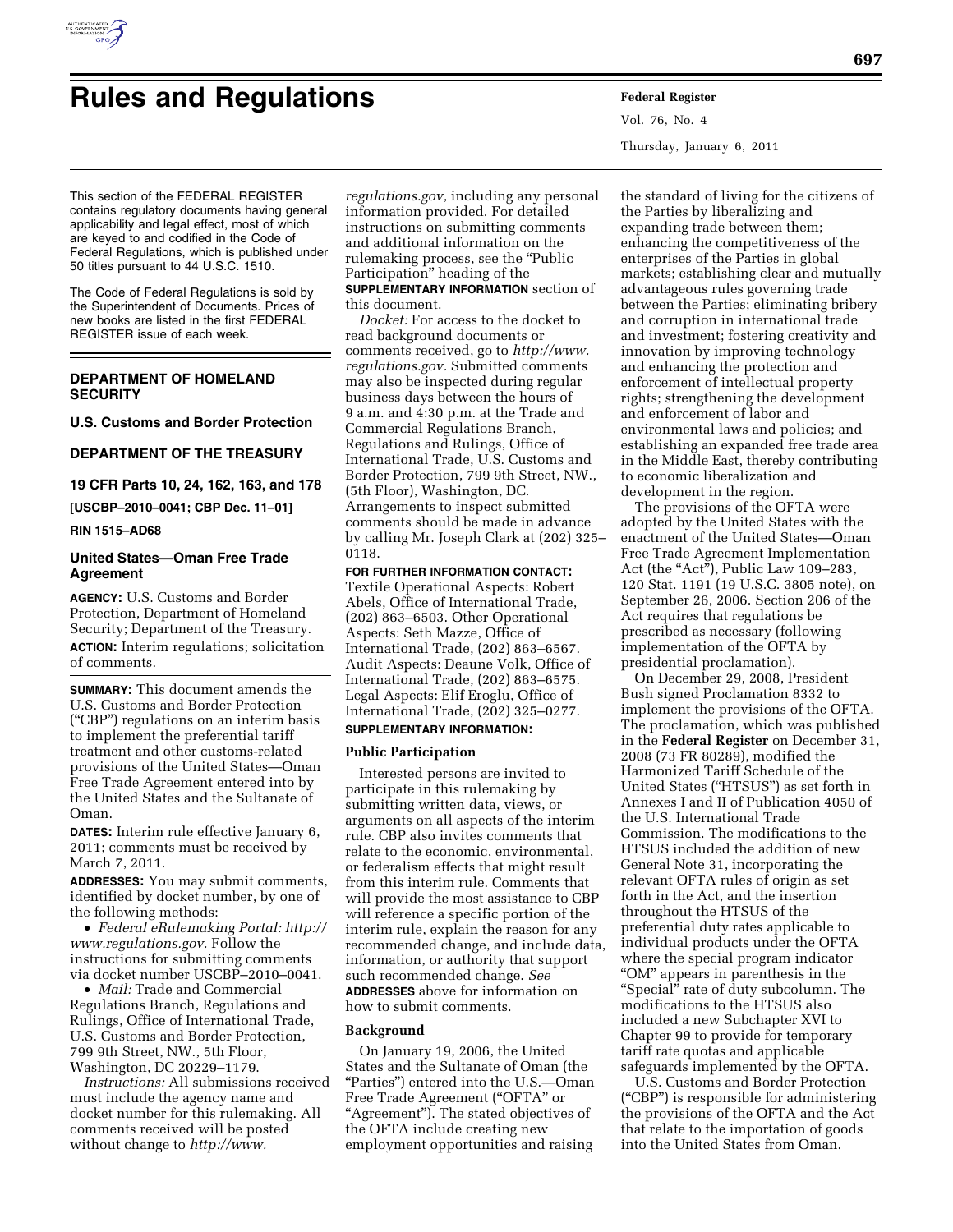Those customs-related OFTA provisions that require implementation through regulation include certain tariff and non-tariff provisions within Chapter One (Establishment of Free Trade Area and Definitions), Chapter Two (Market Access), Chapter Three (Textiles and Apparel), Chapter Four (Rules of Origin), and Chapter Five (Customs Administration).

These implementing regulations incorporate certain general definitions set forth in Article 1.3 of the OFTA. These regulations also implement Article 2.6 (Goods Re-entered after Repair or Alteration) of the OFTA.

Chapter Three of the OFTA sets forth the measures relating to trade in textile and apparel goods between Oman and the United States under the OFTA. The provisions within Chapter Three that require regulatory action by CBP are Article 3.2 (Rules of Origin and Related Matters), Article 3.3 (Customs Cooperation for Textile and Apparel Goods), and Article 3.5 (Definitions).

Chapter Four of the OFTA sets forth the rules for determining whether an imported good qualifies as an originating good of the United States or Oman (OFTA Party) and, as such, is therefore eligible for preferential tariff (duty-free or reduced duty) treatment as specified in the Agreement. Under Article 4.1, originating goods may be grouped in three broad categories: (1) Goods that are wholly the growth, product, or manufacture of one or both of the Parties; (2) goods (other than those covered by the product-specific rules set forth in Annex 3–A or Annex 4–A) that are new or different articles of commerce that have been grown, produced, or manufactured in the territory of one or both of the Parties, and that have a minimum value-content, *i.e.,* at least 35 percent of the good's appraised value must be attributed to the cost or value of materials produced in one or both of the Parties plus the direct costs of processing operations performed in one or both of the Parties; and (3) goods that satisfy the productspecific rules set forth in Annex 3–A (textile or apparel goods) or Annex 4–A (certain non-textile or non-apparel goods).

Article 4.2 explains that the term "new or different article of commerce" means a good that has been substantially transformed from a good or material that is not wholly the growth, product, or manufacture of one or both of the Parties and that has a new name, character, or use distinct from the good or material from which it was transformed. Article 4.3 provides that a good will not be considered to be a new or different article of commerce as the

result of undergoing simple combining or packaging operations, or mere dilution with water or another substance that does not materially alter the characteristics of the good.

Article 4.4 provides for the accumulation of production in the territory of one or both of the Parties in determining whether a good qualifies as originating under the OFTA. Articles 4.5 and 4.6 set forth the rules for calculating the value of materials and the direct costs of processing operations, respectively, for purposes of determining whether a good satisfies the 35 percent value-content requirement.

Articles 4.7 through 4.9 consist of additional sub-rules applicable to originating goods, involving packaging and packing materials and containers for retail sale and for shipment, indirect materials, and transit and transshipment. In addition, Articles 4.10 and 4.11 set forth the procedural requirements that apply under the OFTA, in particular with regard to importer claims for preferential tariff treatment. Article 4.14 provides definitions of certain terms used in Chapter Four of the OFTA. The basic rules of origin in Chapter Four of the OFTA are set forth in General Note 31, HTSUS.

Chapter Five sets forth the customs operational provisions related to the implementation and administration of the OFTA.

In order to provide transparency and facilitate their use, the majority of the OFTA implementing regulations set forth in this document have been included within new Subpart P in Part 10 of the CBP regulations (19 CFR Part 10). However, in those cases in which OFTA implementation is more appropriate in the context of an existing regulatory provision, the OFTA regulatory text has been incorporated in an existing Part within the CBP regulations. In addition, this document sets forth several cross-references and other consequential changes to existing regulatory provisions to clarify the relationship between those existing provisions and the new OFTA implementing regulations. The regulatory changes are discussed below in the order in which they appear in this document.

#### **Discussion of Amendments**

#### *Part 10*

Section 10.31(f) concerns temporary importations under bond. It is amended by adding references to certain goods originating in Oman for which, like goods originating in Canada, Mexico, Singapore, Chile, Morocco, El Salvador,

Guatemala, Honduras, Nicaragua, the Dominican Republic, Costa Rica, or Bahrain, no bond or other security will be required when imported temporarily for prescribed uses. The provisions of OFTA Article 2.5 (temporary admission of goods) are already reflected in existing temporary importation bond or other provisions contained in Part 10 of the CBP regulations and in Chapter 98 of the HTSUS.

#### *Part 10, Subpart P*

#### General Provisions

Section 10.861 outlines the scope of new Subpart P, Part 10. This section also clarifies that, except where the context otherwise requires, the requirements contained in Subpart P, Part 10 are in addition to general administrative and enforcement provisions set forth elsewhere in the CBP regulations. Thus, for example, the specific merchandise entry requirements contained in Subpart P, Part 10 are in addition to the basic entry requirements contained in Parts 141– 143 of the CBP regulations.

Section 10.862 sets forth definitions of common terms used in multiple contexts or places within Subpart P, Part 10. Although the majority of the definitions in this section are based on definitions contained in Article 1.3 of the OFTA and section 3 of the Act, other definitions have also been included to clarify the application of the regulatory texts. Additional definitions which apply in a more limited Subpart P, Part 10 context are set forth elsewhere with the substantive provisions to which they relate.

#### Import Requirements

Section 10.863 sets forth the procedure for claiming OFTA tariff benefits at the time of entry.

Section 10.864, as provided in OFTA Article 4.10(b), requires a U.S. importer, upon request, to submit a declaration setting forth all pertinent information concerning the growth, production, or manufacture of the good. Included in § 10.864 is a provision that the declaration may be used either for a single importation or for multiple importations of identical goods.

Section 10.865 sets forth certain importer obligations regarding the truthfulness of information and documents submitted in support of a claim for preferential tariff treatment under the OFTA. As provided in OFTA Article 4.10(a), this section states that a U.S. importer who makes a claim for preferential tariff treatment for a good is deemed to have certified that the good qualifies for such treatment.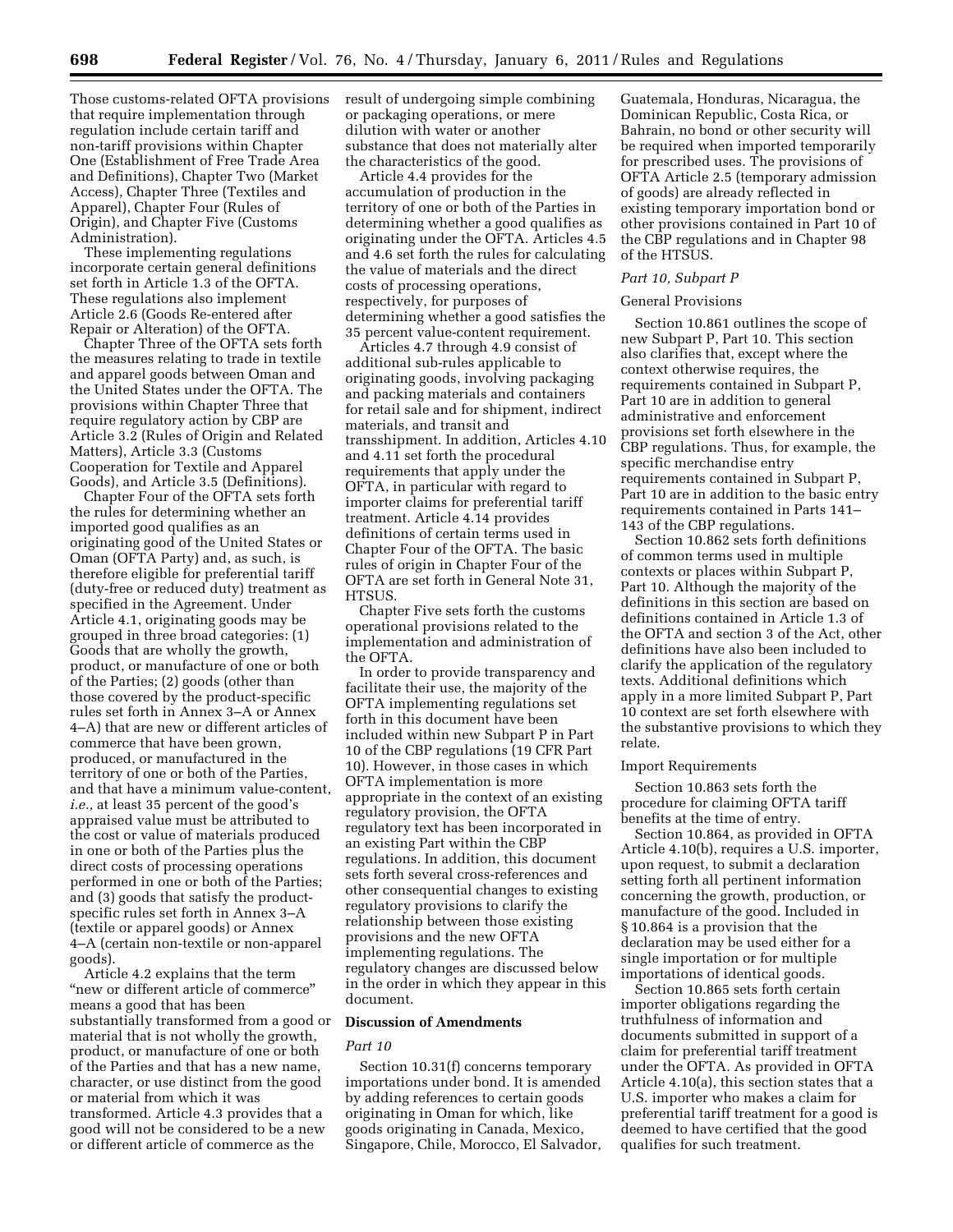Section 10.866 provides that the importer's declaration is not required for certain non-commercial or low-value importations.

Section 10.867 implements the portion of OFTA Article 4.10 concerning the maintenance of records necessary for the preparation of the declaration.

Section 10.868, which is based on OFTA Article 4.11.1, provides for the denial of OFTA tariff benefits if the importer fails to comply with any of the requirements of Subpart P, Part 10, CBP regulations.

#### Post-Importation Duty Refund Claims

Sections 10.869 through 10.871 implement OFTA Article 4.11.4, which allows an importer, who did not claim OFTA tariff benefits on a qualifying good at the time of importation, to make a claim for preferential treatment and apply for a refund of any excess duties paid no later than one year after the date of importation.

#### Rules of Origin

Sections 10.872 through 10.880 provide the implementing regulations regarding the rules of origin provisions of General Note 31, HTSUS, Article 3.2 and Chapter Four of the OFTA, and section 202 of the Act .

## Definitions

Section 10.872 sets forth terms that are defined for purposes of the rules of origin.

#### General Rules of Origin

Section 10.873 includes the basic rules of origin established in Article 4.1 of the OFTA, section 202(b) of the Act, and General Note 31(b), HTSUS.

Paragraph (a) of § 10.873 sets forth the three basic categories of goods that are considered originating goods under the OFTA. Paragraph (a)(1) of § 10.873 specifies those goods that are considered originating goods because they are wholly the growth, product, or manufacture of one or both of the Parties. Paragraph (a)(2) provides that goods are considered originating goods if they: (1) Are new or different articles of commerce that have been grown, produced, or manufactured in the territory of one or both of the Parties; (2) are classified in HTSUS provisions that are not covered by the product-specific rules set forth in General Note 31(h), HTSUS; and (3) meet a 35 percent domestic-content requirement. Finally, paragraph (a)(3) states that goods are considered originating goods if: (1) They are classified in HTSUS provisions that are covered by the product-specific rules set forth in General Note 31(h),

HTSUS; (2) each non-originating material used in the production of the good in the territory of one or both of the Parties undergoes an applicable change in tariff classification or otherwise satisfies the requirements specified in General Note 31(h), HTSUS; and (3) the goods meet any other requirements specified in General Note 31, HTSUS.

Paragraph (b) of § 10.873 sets forth the basic rules that apply for purposes of determining whether a good satisfies the 35 percent domestic-content requirement referred to in § 10.873(a)(2).

Paragraph (c) of § 10.873 implements Article 4.3 of the OFTA, relating to the simple combining or packaging or mere dilution exceptions to the ''new or different article of commerce'' requirement of § 10.873(a)(2). Since the language in Article 4.3 of the OFTA (and section  $202(i)(7)(B)$  of the Act) is nearly identical to the language found in section 213(a)(2) of the Caribbean Basin Economic Recovery Act (''CBERA'') (19 U.S.C. 2703(a)(2)), § 10.873(c) incorporates by reference the examples and principles set forth in § 10.195(a)(2) of CBP's implementing CBERA regulations.

#### Originating Textile or Apparel Goods

Section 10.874(a), as provided for in Article 3.2.6 of the OFTA, sets forth a *de minimis* rule for certain textile or apparel goods that may be considered to qualify as originating goods even though they fail to satisfy the applicable change in tariff classification set out in General Note 31(h). This paragraph also includes an exception to the *de minimis* rule.

Section 10.874(b), which is based on Article 3.2.7 of the OFTA, sets forth a special rule for textile or apparel goods classifiable under General Rule of Interpretation 3, HTSUS, as goods put up in sets for retail sale.

#### Accumulation

Section 10.875, which is derived from OFTA Article 4.4, sets forth the rule by which originating goods or materials from the territory of a Party that are used in the production of a good in the territory of the other Party will be considered to originate in the territory of such other Party. In addition, this section also establishes that a good or material that is produced by one or more producers in the territory of one or both of the Parties is an originating good or material if the article satisfies all of the applicable requirements of the rules of origin of the OFTA.

#### Value of Materials

Section 10.876 implements Article 4.5 of the OFTA, relating to the calculation

of the value of materials that may be applied toward satisfaction of the 35 percent value-content requirement.

#### Direct Costs of Processing Operations

Section 10.877, which reflects Article 4.6 of the OFTA, sets forth provisions regarding the calculation of direct costs of processing operations for purposes of the 35 percent value-content requirement.

## Packaging and Packing Materials and Containers for Retail Sale and for Shipment

Section 10.878 is based on Article 4.7 of the OFTA and provides that retail packaging materials and packing materials for shipment are to be disregarded in determining whether a good qualifies as originating under the OFTA, except that the value of such packaging and packing materials may be included for purposes of meeting the 35 percent value-content requirement.

#### Indirect Materials

Section 10.879, which is derived from Article 4.8 of the OFTA, provides that indirect materials will be disregarded in determining whether a good qualifies as an originating good under the OFTA, except that the cost of such indirect materials may be included toward satisfying the 35 percent value-content requirement.

#### Imported Directly

Section 10.880(a) sets forth the basic rule, found in Article 4.1 of the OFTA, that a good must be imported directly from the territory of a Party into the territory of the other Party to qualify as an originating good under the OFTA. This paragraph further provides that, as set forth in Article 4.9 of the OFTA, a good will not be considered to be imported directly if, after exportation from the territory of a Party, the good undergoes production, manufacturing, or any other operation outside the territories of the Parties, other than certain minor operations.

Paragraph (b) of § 10.880 provides that an importer making a claim for preferential tariff treatment under the OFTA may be required to demonstrate, through the submission of documentary evidence, that the ''imported directly'' requirement was satisfied.

## Tariff Preference Level

Section 10.881 sets forth the procedures for claiming OFTA tariff benefits for certain non-originating cotton or man-made fiber apparel goods entitled to preference under an applicable tariff preference level (''TPL'').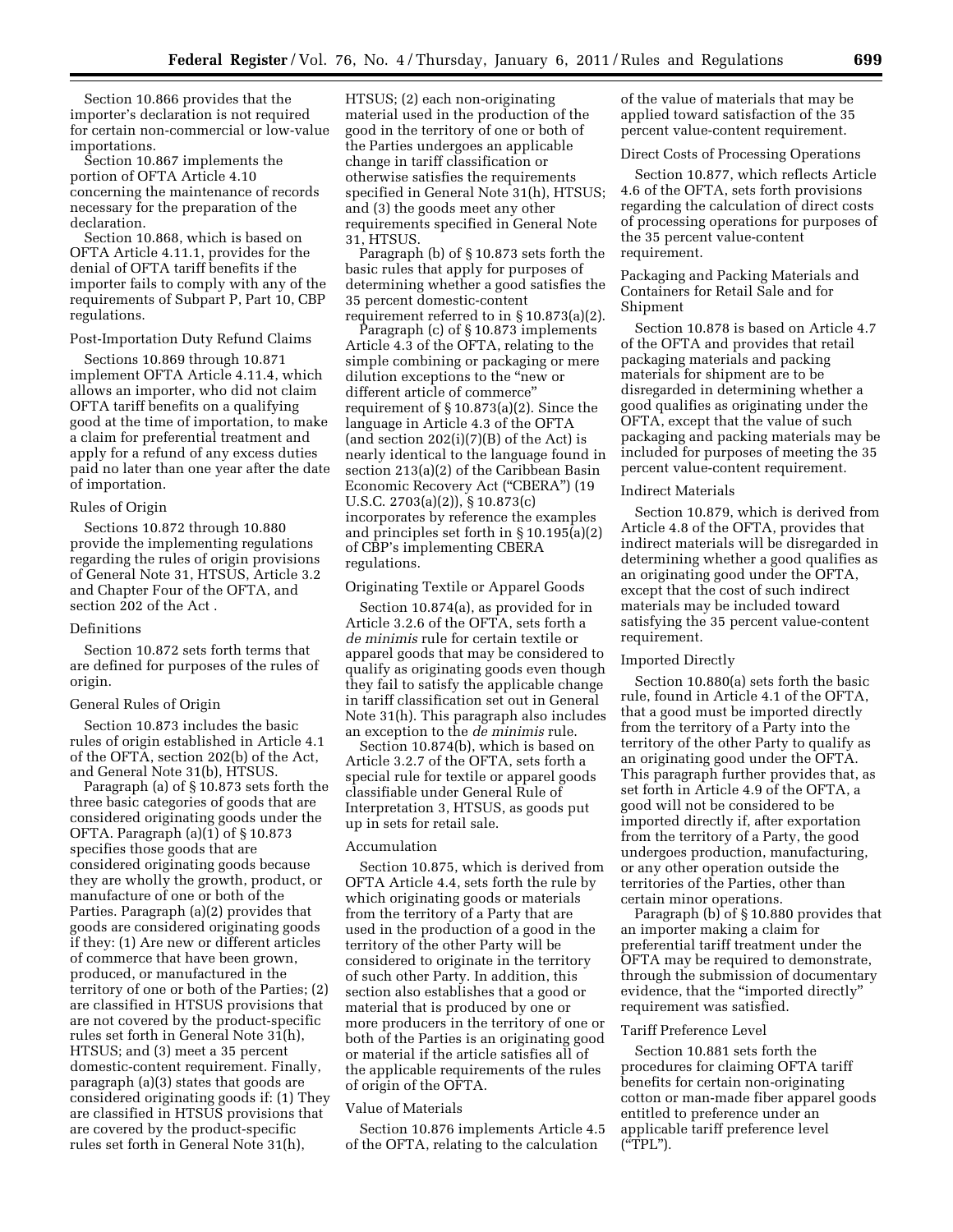Section 10.882, which is based on Article 3.2.8, describes the nonoriginating cotton or man-made fiber apparel goods that are eligible for TPL claims under the OFTA.

Section 10.884 reflects Article 3.2.11 of the OFTA. Paragraph (a) of § 10.884 provides that an importer claiming preferential treatment on a nonoriginating cotton or man-made fiber apparel good specified in § 10.882 must submit, at the request of the port director, a declaration setting forth all pertinent production information. Paragraph (b) of § 10.884 requires that an importer must retain all records relied upon to prepare the declaration for a period of five years.

Section 10.885 establishes that nonoriginating cotton or man-made fiber apparel goods are entitled to preferential tariff treatment under an applicable TPL only if they are imported directly from the territory of a Party into the territory of the other Party.

Section 10.886 provides for the denial of a TPL claim if the importer fails to comply with any applicable requirement under Subpart P, Part 10, CBP regulations, including the failure to provide documentation, when requested by CBP, establishing that the good was imported directly from the territory of a Party into the territory of the other Party.

## **Origin Verifications and Determinations**

Sections 10.887 implements OFTA Article 4.11.2 by providing that a claim for OFTA preferential tariff treatment, including any information submitted in support of the claim, will be subject to such verification as CBP deems necessary. This section further sets forth the circumstances under which a claim may be denied based on the results of the verification.

Section 10.888 implements OFTA Article 4.11.3 by providing that CBP will issue a determination to the importer when CBP determines that a claim for OFTA preferential tariff treatment should be denied based on the results of a verification. This section also prescribes the information required to be included in the determination.

## Penalties

Section 10.889 concerns the general application of penalties to OFTA transactions and is based on OFTA Article 5.9.

Goods Returned After Repair or Alteration

Section 10.890 implements OFTA Article 2.6 regarding duty treatment of goods re-entered after repair or alteration in Oman.

#### *Part 24*

A paragraph is added to § 24.23(c), which concerns the merchandise processing fee (MPF) to implement section 203 of the Act, providing that the MPF is not applicable to goods that qualify as originating goods of Oman or the United States as provided for under section 202 of the Act.

## *Part 162*

Part 162 contains regulations regarding the inspection and examination of, among other things, imported merchandise. A crossreference is added to § 162.0, which is the scope section of the part, to refer readers to the additional OFTA records maintenance and examination provisions contained in new Subpart P, Part 10, CBP regulations.

## *Part 163*

A conforming amendment is made to § 163.1 to include the maintenance of any documentation that the importer may have in support of a claim for preference under the OFTA as an activity for which records must be maintained. Also, the list or records and information required for the entry of merchandise appearing in the Appendix to Part 163 (commonly known as the  $(a)(1)(A)$  list)) is also amended to add the OFTA records that the importer may have in support of an OFTA claim for preferential tariff treatment.

#### *Part 178*

Part 178 sets forth the control numbers assigned to information collections of CBP by the Office of Management and Budget, pursuant to the Paperwork Reduction Act of 1995, Public Law 104–13. The list contained in § 178.2 is amended to add the information collections used by CBP to determine eligibility for a tariff preference or other rights or benefits under the OFTA and the Act.

## **Inapplicability of Notice and Delayed Effective Date Requirements**

Under section 553 of the Administrative Procedure Act (''APA'') (5 U.S.C. 553), agencies amending their regulations generally are required to publish a notice of proposed rulemaking in the **Federal Register** that solicits public comment on the proposed amendments, consider public comments in deciding on the final content of the final amendments, and publish the final amendments at least 30 days prior to their effective date. However, section 553(a)(1) of the APA provides that the

standard prior notice and comment procedures do not apply to an agency rulemaking that involves the foreign affairs function of the United States. CBP has determined that these interim regulations involve a foreign affairs function of the United States, as they implement preferential tariff treatment and related provisions of the OFTA. Therefore, the rulemaking requirements under the APA do not apply and this interim rule will be effective upon publication. However, CBP is soliciting comments in this interim rule and will consider comments it receives before issuing a final rule.

## **Executive Order 12866 and Regulatory Flexibility Act**

CBP has determined that this document is not a regulation or rule subject to the provisions of Executive Order 12866 of September 30, 1993 (58 FR 51735, October 1993), because it pertains to a foreign affairs function of the United States and implements an international agreement, as described above, and therefore is specifically exempted by section 3(d)(2) of Executive Order 12866. Because a notice of proposed rulemaking is not required under section 553(b) of the APA for the reasons described above, CBP notes that the provisions of the Regulatory Flexibility Act, as amended (5 U.S.C. 601 *et seq.*), do not apply to this rulemaking. Accordingly, CBP also notes that this interim rule is not subject to the regulatory analysis requirements or other requirements of 5 U.S.C. 603 and 604.

## **Paperwork Reduction Act**

The collections of information in these regulations are under review by the Office of Management and Budget in accordance with the requirements of the Paperwork Reduction Act (44 U.S.C. 3507) under control number 1651–0117. Under the Paperwork Reduction Act, an agency may not conduct or sponsor, and an individual is not required to respond to, a collection of information unless it displays a valid OMB control number.

The collections of information in these regulations are in §§ 10.863, 10.864, 10.881, and 10.884. This information is required in connection with claims for preferential tariff treatment and for the purpose of the exercise of other rights under the OFTA and the Act and will be used by CBP to determine eligibility for a tariff preference or other rights or benefits under the OFTA and the Act. The likely respondents are business organizations including importers, exporters and manufacturers.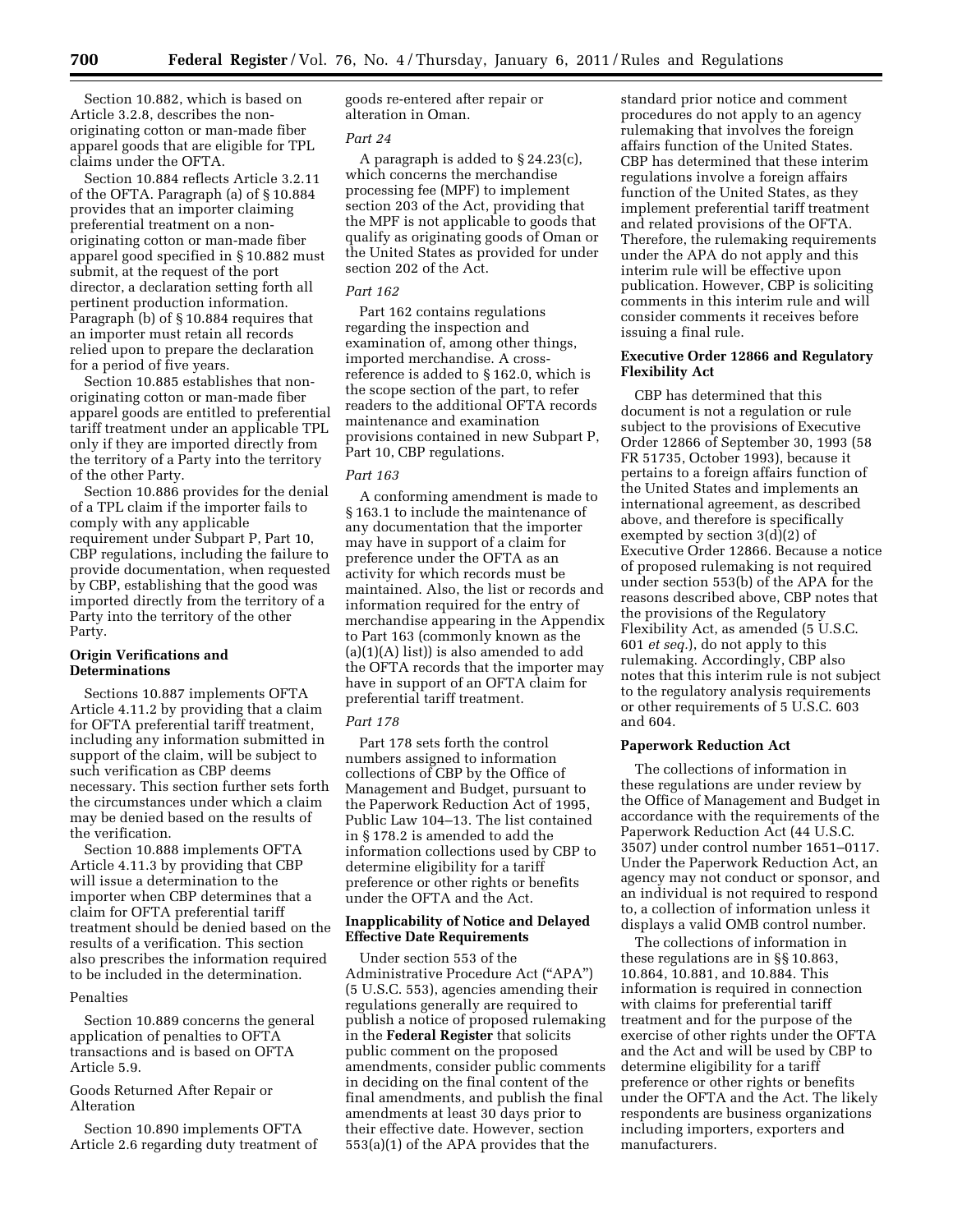*Estimated total annual reporting burden:* 20 hours.

*Estimated average annual burden per respondent:* 12 minutes.

*Estimated number of respondents:*  100.

*Estimated annual frequency of responses:* 1.

Comments concerning the collections of information and the accuracy of the estimated annual burden, and suggestions for reducing that burden, should be directed to the Office of Management and Budget, Attention: Desk Officer for the Department of the Treasury, Office of Information and Regulatory Affairs, Washington, DC 20503. A copy should also be sent to the Trade and Commercial Regulations Branch, Regulations and Rulings, U.S. Customs and Border Protection, 799 9th Street, NW., 5th Floor, Washington, DC 20229–1179.

## **Signing Authority**

This document is being issued in accordance with § 0.1(a)(1) of the CBP regulations (19 CFR 0.1(a)(1)) pertaining to the authority of the Secretary of the Treasury (or his/her delegate) to approve regulations related to certain customs revenue functions.

## **List of Subjects**

## *19 CFR Part 10*

Alterations, Bonds, Customs duties and inspection, Exports, Imports, Preference programs, Repairs, Reporting and recordkeeping requirements, Trade agreements.

## *19 CFR Part 24*

Financial and accounting procedures.

## *19 CFR Part 162*

Administrative practice and procedure, Customs duties and inspection, Penalties, Trade agreements.

## *19 CFR Part 163*

Administrative practice and procedure, Customs duties and inspection, Export, Import, Reporting and recordkeeping requirements, Trade agreements.

## *19 CFR Part 178*

Administrative practice and procedure, Exports, Imports, Reporting and recordkeeping requirements.

#### **Amendments to the CBP Regulations**

■ Accordingly, chapter I of title 19, Code of Federal Regulations (19 CFR chapter I), is amended as set forth below.

## **PART 10—ARTICLES CONDITIONALLY FREE, SUBJECT TO A REDUCED RATE, ETC.**

■ 1. The general authority citation for Part 10 continues to read, and the specific authority for new Subpart P is added to read as follows:

**Authority:** 19 U.S.C. 66, 1202 (General Note 3(i), Harmonized Tariff Schedule of the United States), 1321, 1481, 1484, 1498, 1508, 1623, 1624, 3314;

\* \* \* \* \* Sections 10.861 through 10.890 also issued under 19 U.S.C. 1202 (General Note 31, HTSUS) and Pub. L. 109–283, 120 Stat. 1191 (19 U.S.C. 3805 note).

■ 2. In § 10.31, paragraph (f), the last sentence is revised to read as follows:

## **§ 10.31 Entry; bond.**

\* \* \* \* \* (f) \* \* \* In addition, notwithstanding any other provision of this paragraph, in the case of professional equipment necessary for carrying out the business activity, trade or profession of a business person, equipment for the press or for sound or television broadcasting, cinematographic equipment, articles imported for sports purposes and articles intended for display or demonstration, if brought into the United States by a resident of Canada, Mexico, Singapore, Chile, Morocco, El Salvador, Guatemala, Honduras, Nicaragua, the Dominican Republic, Costa Rica, Bahrain, or Oman and entered under Chapter 98, Subchapter XIII, HTSUS, no bond or other security will be required if the entered article is a good originating, within the meaning of General Notes 12, 25, 26, 27, 29, 30, and 31, HTSUS, in the country of which the importer is a resident.

\* \* \* \* \*

■ 3. Add Subpart P to read as follows:

## **Subpart P—United States-Oman Free Trade Agreement**

Sec.

#### **General Provisions**

10.861 Scope.

10.862 General definitions.

#### **Import Requirements**

- 10.863 Filing of claim for preferential tariff treatment upon importation.
- 10.864 Declaration.
- 10.865 Importer obligations.<br>10.866 Declaration not requi
- Declaration not required.
- 10.867 Maintenance of records.
- 10.868 Effect of noncompliance; failure to provide documentation regarding transshipment.

## **Post-Importation Duty Refund Claims**

10.869 Right to make post-importation claim and refund duties.

# 10.870 Filing procedures.

10.871 CBP processing procedures.

## **Rules of Origin**

- 10.872 Definitions.
- 10.873 Originating goods.<br>10.874 Textile or apparel g
- Textile or apparel goods.
- 10.875 Accumulation.
- 10.876 Value of materials.
- 10.877 Direct costs of processing operations.
- 10.878 Packaging and packing materials and containers for retail sale and for shipment.
- 10.879 Indirect materials.
- 10.880 Imported directly.

#### **Tariff Preference Level**

- 10.881 Filing of claim for tariff preference level.
- 10.882 Goods eligible for tariff preference claims.
- 10.883 [Reserved]<br>10.884 Declaration
- Declaration.
- 10.885 Transshipment of non-originating apparel goods.
- 10.886 Effect of non-compliance; failure to provide documentation regarding transshipment of non-originating apparel goods.

## **Origin Verifications and Determinations**

- 10.887 Verification and justification of claim for preferential treatment.
- 10.888 Issuance of negative origin determinations.

## **Penalties**

10.889 Violations relating to the OFTA.

#### **Goods Returned After Repair or Alteration**

10.890 Goods re-entered after repair or alteration in Oman.

## **Subpart P—United States-Oman Free Trade Agreement**

#### **General Provisions**

## **§ 10.861 Scope.**

This subpart implements the duty preference and related customs provisions applicable to imported goods under the United States-Oman Free Trade Agreement (the OFTA) signed on January 19, 2006, and under the United States-Oman Free Trade Agreement Implementation Act (the Act; 120 Stat. 1191). Except as otherwise specified in this subpart, the procedures and other requirements set forth in this subpart are in addition to the customs procedures and requirements of general application contained elsewhere in this chapter. Additional provisions implementing certain aspects of the OFTA and the Act are contained in Parts 24, 162, and 163 of this chapter.

#### **§ 10.862 General definitions.**

As used in this subpart, the following terms will have the meanings indicated unless either the context in which they are used requires a different meaning or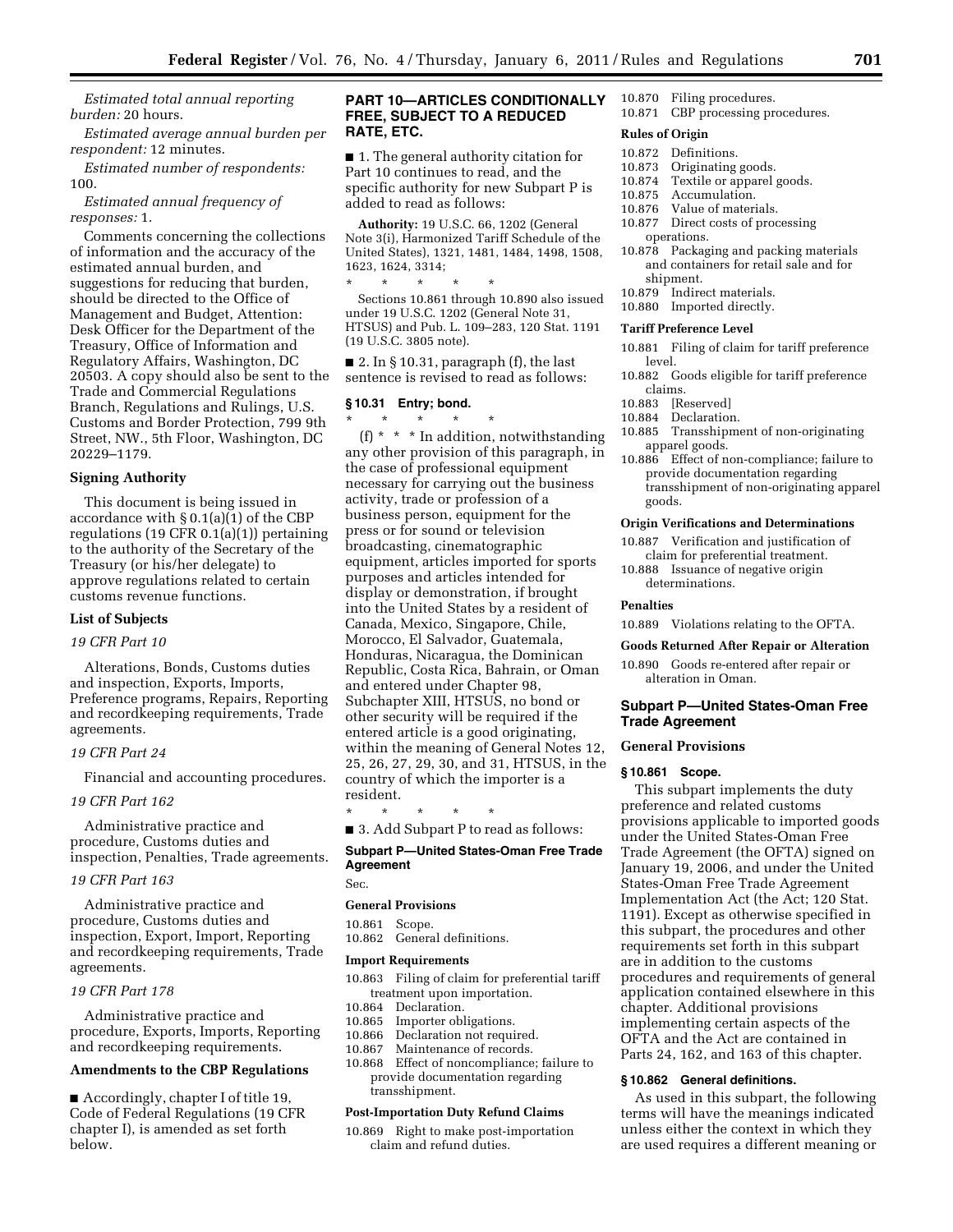a different definition is prescribed for a particular section of this subpart:

(a) *Claim for preferential tariff*  treatment. "Claim for preferential tariff treatment'' means a claim that a good is entitled to the duty rate applicable under the OFTA to an originating good or other good specified in the OFTA, and to an exemption from the merchandise processing fee;

(b) *Customs duty*. "Customs duty" includes any customs or import duty and a charge of any kind imposed in connection with the importation of a good, including any form of surtax or surcharge in connection with such importation, but does not include any:

(1) Charge equivalent to an internal tax imposed consistently with Article III:2 of the GATT 1994, in respect of like, directly competitive, or substitutable goods of the Party, or in respect of goods from which the imported good has been manufactured or produced in whole or in part;

(2) Antidumping or countervailing duty; and

(3) Fee or other charge in connection with importation;

(c) *Days.* "Days" means calendar days; (d) *Enterprise*. "Enterprise" means any entity constituted or organized under applicable law, whether or not for profit, and whether privately-owned or governmentally-owned or controlled, including any corporation, trust, partnership, sole proprietorship, joint venture, association, or similar organization;

(e) *Foreign material.* ''Foreign material'' means a material other than a material produced in the territory of one or both of the Parties;

(f) *GATT 1994.* "GATT 1994" means the *General Agreement on Tariffs and Trade 1994,* which is part of the WTO Agreement;

(g) *Good.* "Good" means any merchandise, product, article, or material;

(h) *Harmonized System.* ''Harmonized System (HS)'' means the *Harmonized Commodity Description and Coding System,* including its General Rules of Interpretation,

Section Notes, and Chapter Notes, as adopted and implemented by the Parties in their respective tariff laws;

(i) *Heading*. "Heading" means the first four digits in the tariff classification number under the Harmonized System;

(i) *HTSUS*. "HTSUS" means the *Harmonized Tariff Schedule of the United States* as promulgated by the U.S. International Trade Commission;

(k) *Originating.* "Originating" means a good qualifying under the rules of origin set forth in General Note 31, HTSUS, and OFTA Chapter Three (Textiles and

apparel) or Chapter Four (Rules of Origin);

(l) *Party.* "Party" means the United States or the Sultanate of Oman;

(m) *Person.* "Person" means a natural person or an enterprise;

(n) *Preferential tariff treatment.*  ''Preferential tariff treatment'' means the duty rate applicable under the OFTA to an originating good and an exemption from the merchandise processing fee;

(o) *Subheading.* "Subheading" means the first six digits in the tariff classification number under the Harmonized System;

(p) *Textile or apparel good.* ''Textile or apparel good'' means a good listed in the Annex to the Agreement on Textiles and Clothing (commonly referred to as ''the ATC''), which is part of the WTO Agreement;

(q) *Territory*. "Territory" means:

(1) With respect to Oman, all the lands of Oman within its geographical boundaries, the internal waters, maritime areas including the territorial sea, and airspace under its sovereignty, and the exclusive economic zone and continental shelf where Oman exercises sovereign rights and jurisdiction in accordance with its domestic law and international law, including the United Nations Convention on the Law of the Sea; and

(2) With respect to the United States,

(i) The customs territory of the United States, which includes the 50 states, the District of Columbia, and Puerto Rico,

(ii) The foreign trade zones located in the United States and Puerto Rico, and

(iii) Any areas beyond the territorial seas of the United States within which, in accordance with international law and its domestic law, the United States may exercise rights with respect to the seabed and subsoil and their natural resources; and

(r) *WTO Agreement.* ''WTO Agreement'' means the *Marrakesh Agreement Establishing the World Trade Organization* of April 15, 1994.

## **Import Requirements**

#### **§ 10.863 Filing of claim for preferential tariff treatment upon importation.**

An importer may make a claim for OFTA preferential tariff treatment for an originating good by including on the entry summary, or equivalent documentation, the symbol "OM" as a prefix to the subheading of the HTSUS under which each qualifying good is classified, or by the method specified for equivalent reporting via an authorized electronic data interchange system.

#### **§ 10.864 Declaration.**

(a) *Contents.* An importer who claims preferential tariff treatment for a good under the OFTA must submit to CBP, at the request of the port director, a declaration setting forth all pertinent information concerning the growth, production, or manufacture of the good. A declaration submitted to CBP under this paragraph:

(1) Need not be in a prescribed format but must be in writing or must be transmitted electronically pursuant to any electronic means authorized by CBP for that purpose;

(2) Must include the following information:

(i) The legal name, address, telephone, and e-mail address (if any) of the importer of record of the good;

(ii) The legal name, address, telephone, and e-mail address (if any) of the responsible official or authorized agent of the importer signing the declaration (if different from the information required by paragraph  $(a)(2)(i)$  of this section);

(iii) The legal name, address, telephone and e-mail address (if any) of the exporter of the good (if different from the producer);

(iv) The legal name, address, telephone and e-mail address (if any) of the producer of the good (if known);

(v) A description of the good, which must be sufficiently detailed to relate it to the invoice and HS nomenclature, including quantity, numbers, invoice numbers, and bills of lading;

(vi) A description of the operations performed in the growth, production, or manufacture of the good in territory of one or both of the Parties and, where applicable, identification of the direct costs of processing operations;

(vii) A description of any materials used in the growth, production, or manufacture of the good that are wholly the growth, product, or manufacture of one or both of the Parties, and a statement as to the value of such materials;

(viii) A description of the operations performed on, and a statement as to the origin and value of, any materials used in the article that are claimed to have been sufficiently processed in the territory of one or both of the Parties so as to be materials produced in one or both of the Parties, or are claimed to have undergone an applicable change in tariff classification specified in General Note 31(h), HTSUS; and

(ix) A description of the origin and value of any foreign materials used in the good that have not been substantially transformed in the territory of one or both of the Parties, or have not undergone an applicable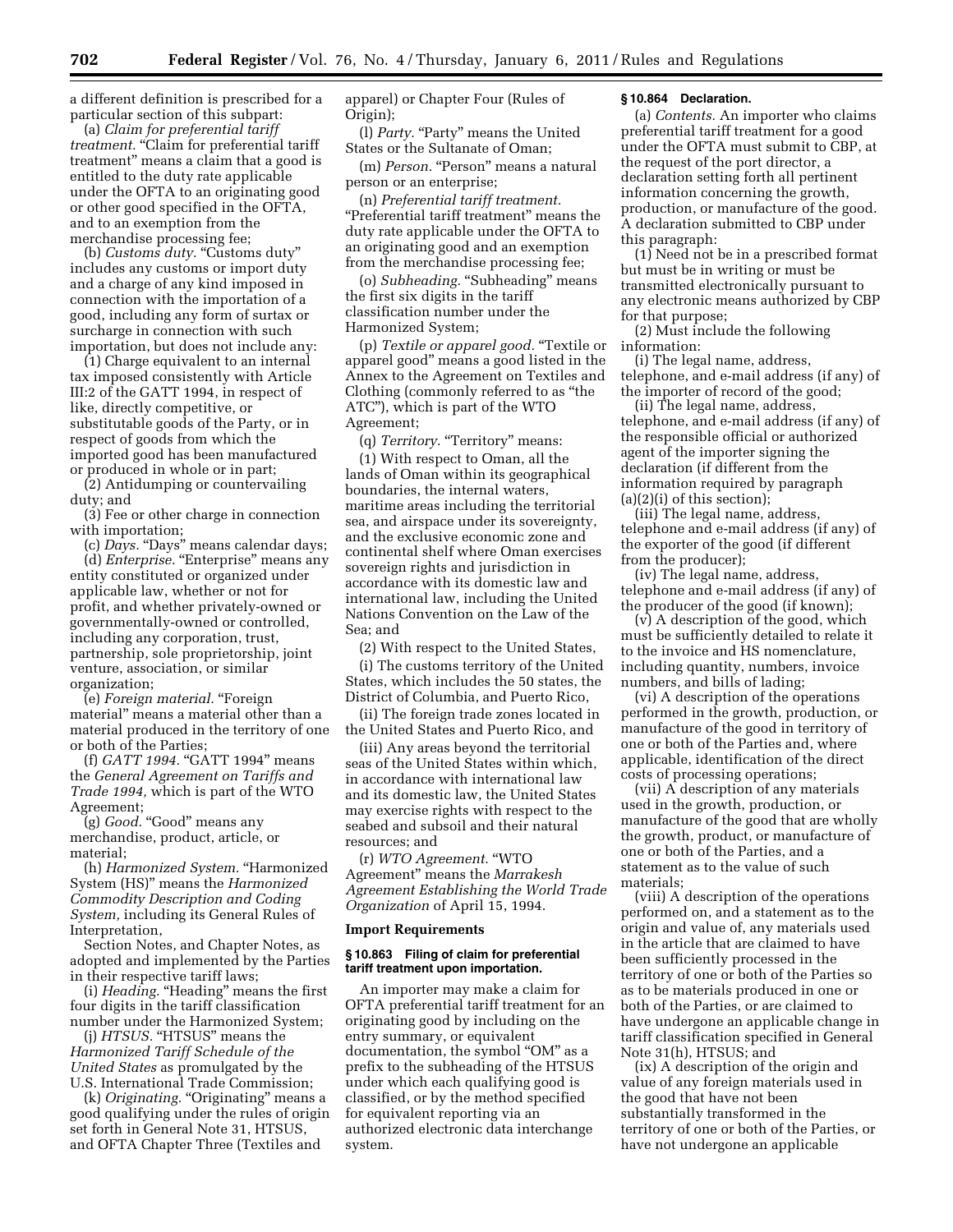change in tariff classification specified in General Note 31(h), HTSUS;

(3) Must include a statement, in substantially the following form: ''I certify that:

The information on this document is true and accurate and I assume the responsibility for proving such representations. I understand that I am liable for any false statements or material omissions made on or in connection with this document;

I agree to maintain and present upon request, documentation necessary to support these representations;

The goods comply with all the requirements for preferential tariff treatment specified for those goods in the United States-Oman Free Trade Agreement; and

This document consists of \_\_\_ pages, including all attachments.''

(b) *Responsible official or agent.* The declaration must be signed and dated by a responsible official of the importer or by the importer's authorized agent having knowledge of the relevant facts.

(c) *Language.* The declaration must be completed in the English language.

(d) *Applicability of declaration.* The declaration may be applicable to:

(1) A single importation of a good into the United States, including a single shipment that results in the filing of one or more entries and a series of shipments that results in the filing of one entry; or

(2) Multiple importations of identical goods into the United States that occur within a specified blanket period, not exceeding 12 months, set out in the declaration. For purposes of this paragraph, ''identical goods'' means goods that are the same in all respects relevant to the production that qualifies the goods for preferential tariff treatment.

#### **§ 10.865 Importer obligations.**

(a) *General.* An importer who makes a claim for preferential tariff treatment under § 10.863 of this subpart:

(1) Will be deemed to have certified that the good is eligible for preferential tariff treatment under the OFTA;

(2) Is responsible for the truthfulness of the information and data contained in the declaration provided for in § 10.864 of this subpart; and

(3) Is responsible for submitting any supporting documents requested by CBP and for the truthfulness of the information contained in those documents. CBP will allow for the direct submission by the exporter or producer of business confidential or other sensitive information, including cost and sourcing information.

(b) *Information provided by exporter or producer.* The fact that the importer has made a claim for preferential tariff treatment or prepared a declaration

based on information provided by an exporter or producer will not relieve the importer of the responsibility referred to in paragraph (a) of this section.

## **§ 10.866 Declaration not required.**

(a) *General.* Except as otherwise provided in paragraph (b) of this section, an importer will not be required to submit a declaration under § 10.864 of this subpart for:

(1) A non-commercial importation of a good; or

(2) A commercial importation for which the value of the originating goods does not exceed U.S. \$2,500.

(b) *Exception.* If the port director determines that an importation described in paragraph (a) of this section may reasonably be considered to have been carried out or planned for the purpose of evading compliance with the rules and procedures governing claims for preference under the OFTA, the port director will notify the importer that for that importation the importer must submit to CBP a declaration. The importer must submit such a declaration within 30 days from the date of the notice. Failure to timely submit the declaration will result in denial of the claim for preferential tariff treatment.

#### **§ 10.867 Maintenance of records.**

(a) *General.* An importer claiming preferential tariff treatment for a good under § 10.863 of this subpart must maintain, for five years after the date of the claim for preferential tariff treatment, all records and documents necessary for the preparation of the declaration.

(b) *Applicability of other recordkeeping requirements.* The records and documents referred to in paragraph (a) of this section are in addition to any other records required to be made, kept, and made available to CBP under Part 163 of this chapter.

(c) *Method of maintenance.* The records and documents referred to in paragraph (a) of this section must be maintained by importers as provided in § 163.5 of this chapter.

#### **§ 10.868 Effect of noncompliance; failure to provide documentation regarding transshipment.**

(a) *General.* If the importer fails to comply with any requirement under this subpart, including submission of a complete declaration under § 10.864 of this subpart, when requested, the port director may deny preferential tariff treatment to the imported good.

(b) *Failure to provide documentation regarding transshipment.* Where the requirements for preferential tariff treatment set forth elsewhere in this

subpart are met, the port director nevertheless may deny preferential treatment to a good if the good is shipped through or transshipped in the territory of a country other than a Party, and the importer of the good does not provide, at the request of the port director, evidence demonstrating to the satisfaction of the port director that the good was imported directly from the territory of a Party into the territory of the other Party (*see* § 10.880 of this subpart).

#### **Post-Importation Duty Refund Claims**

## **§ 10.869 Right to make post-importation claim and refund duties.**

Notwithstanding any other available remedy, where a good would have qualified as an originating good when it was imported into the United States but no claim for preferential treatment was made, the importer of that good may file a claim for a refund of any excess duties at any time within one year after the date of importation of the good in accordance with the procedures set forth in § 10.870 of this subpart. Subject to the provisions of § 10.868 of this subpart, CBP may refund any excess duties by liquidation or reliquidation of the entry covering the good in accordance with § 10.871(c) of this part.

#### **§ 10.870 Filing procedures.**

(a) *Place of filing.* A post-importation claim for a refund under § 10.869 of this subpart must be filed with the director of the port at which the entry covering the good was filed.

(b) *Contents of claim.* A postimportation claim for a refund must be filed by presentation of the following:

(1) A written declaration stating that the good qualified as an originating good at the time of importation and setting forth the number and date of the entry or entries covering the good;

(2) A written statement indicating whether or not the importer of the good provided a copy of the entry summary or equivalent documentation to any other person. If such documentation was provided, the statement must identify each recipient by name, CBP identification number and address and must specify the date on which the documentation was provided; and

(3) A written statement indicating whether or not any person has filed a protest relating to the good under any provision of law; and if any such protest has been filed, the statement must identify the protest by number and date.

## **§ 10.871 CBP processing procedures.**

(a) *Status determination.* After receipt of a post-importation claim under § 10.870 of this subpart, the port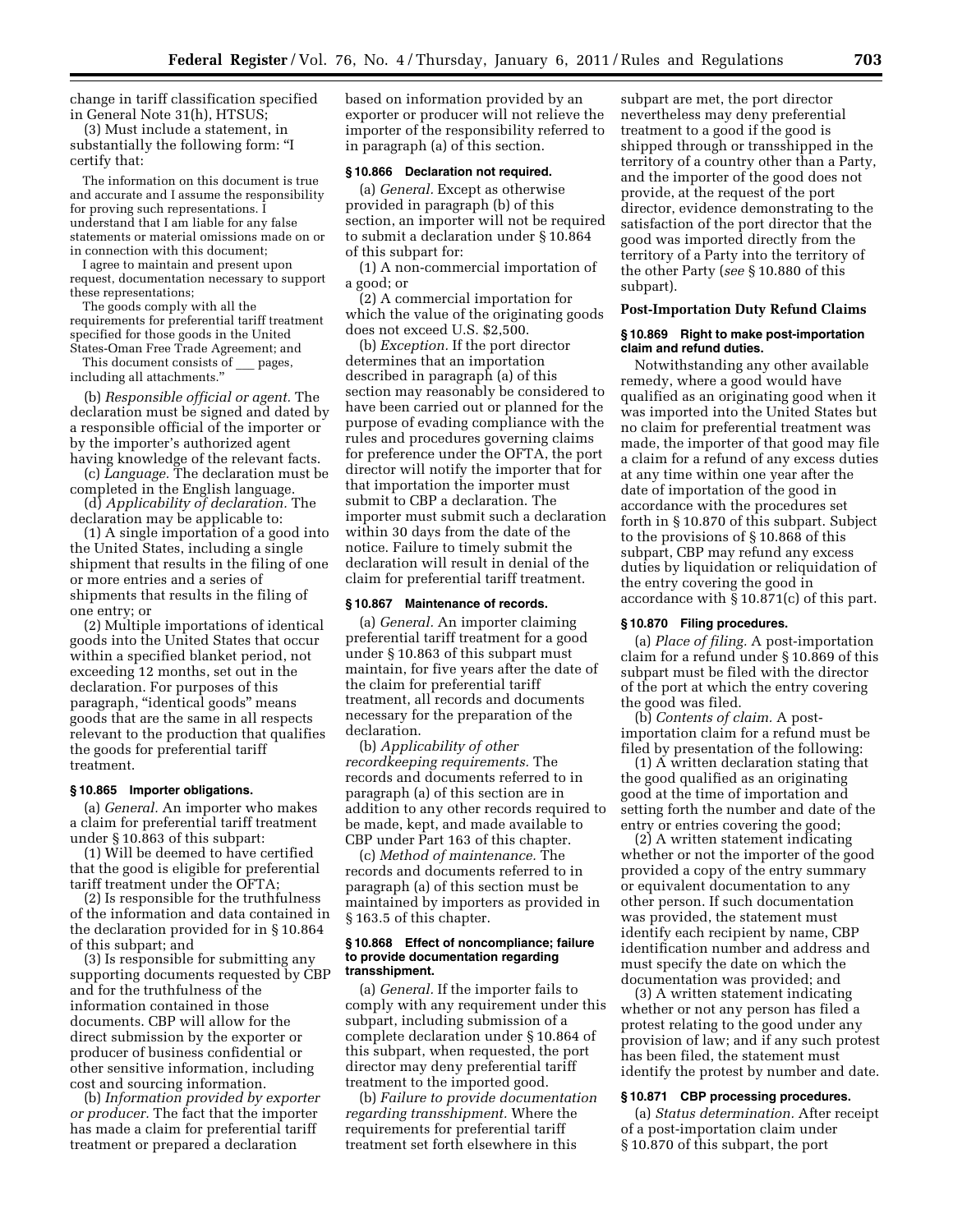director will determine whether the entry covering the good has been liquidated and, if liquidation has taken place, whether the liquidation has become final.

(b) *Pending protest or judicial review.*  If the port director determines that any protest relating to the good has not been finally decided, the port director will suspend action on the claim for refund filed under this subpart until the decision on the protest becomes final. If a summons involving the tariff classification or dutiability of the good is filed in the Court of International Trade, the port director will suspend action on the claim for refund filed under this subpart until judicial review has been completed.

(c) *Allowance of claim. (1) Unliquidated entry.* If the port director determines that a claim for a refund filed under this subpart should be allowed and the entry covering the good has not been liquidated, the port director will take into account the claim for a refund under this subpart in connection with the liquidation of the entry.

*(2) Liquidated entry.* If the port director determines that a claim for a refund filed under this subpart should be allowed and the entry covering the good has been liquidated, whether or not the liquidation has become final, the entry must be reliquidated in order to effect a refund of duties pursuant to this subpart. If the entry is otherwise to be reliquidated based on administrative review of a protest or as a result of judicial review, the port director will reliquidate the entry taking into account the claim for refund under this subpart.

*(d) Denial of claim. (1) General.* The port director may deny a claim for a refund filed under § 10.870 of this subpart if the claim was not filed timely, if the importer has not complied with the requirements of § 10.868 and § 10.870 of this subpart, or if, following an origin verification under § 10.887 of this subpart, the port director determines either that the imported good did not qualify as an originating good at the time of importation or that a basis exists upon which preferential tariff treatment may be denied under § 10.887 of this subpart.

*(2) Unliquidated entry.* If the port director determines that a claim for a refund filed under this subpart should be denied and the entry covering the good has not been liquidated, the port director will deny the claim in connection with the liquidation of the entry, and notice of the denial and the reason for the denial will be provided to the importer in writing or via an

authorized electronic data interchange system.

*(3) Liquidated entry.* If the port director determines that a claim for a refund filed under this subpart should be denied and the entry covering the good has been liquidated, whether or not the liquidation has become final, the claim may be denied without reliquidation of the entry. If the entry is otherwise to be reliquidated based on administrative review of a protest or as a result of judicial review, such reliquidation may include denial of the claim filed under this subpart. In either case, the port director will give the importer notice of the denial and the reason for the denial in writing or via an authorized electronic data interchange system.

#### **Rules of Origin**

**§ 10.872 Definitions.**  For purposes of §§ 10.872 through 10.880:

(a) *Exporter.* "Exporter" means a person who exports goods from the territory of a Party;

(b) *Generally Accepted Accounting Principles.* "Generally Accepted Accounting Principles'' means the recognized consensus or substantial authoritative support in the territory of a Party, with respect to the recording of revenues, expenses, costs, assets, and liabilities, the disclosure of information, and the preparation of financial statements. These standards may encompass broad guidelines of general application as well as detailed standards, practices, and procedures;

(c) *Good.* "Good" means any merchandise, product, article, or material;

(d) *Goods wholly the growth, product, or manufacture of one or both of the Parties.* "Goods wholly the growth, product, or manufacture of one or both of the Parties'' means:

(1) Mineral goods extracted in the territory of one or both of the Parties;

(2) Vegetable goods, as such goods are defined in the HTSUS, harvested in the territory of one or both of the Parties;

(3) Live animals born and raised in the territory of one or both of the Parties;

(4) Goods obtained from live animals raised in the territory of one or both of the Parties;

(5) Goods obtained from hunting, trapping, or fishing in the territory of one or both of the Parties;

(6) Goods (fish, shellfish, and other marine life) taken from the sea by vessels registered or recorded with a Party and flying its flag;

(7) Goods produced from goods referred to in paragraph (d)(6) of this section on board factory ships registered or recorded with that Party and flying its flag;

(8) Goods taken by a Party or a person of a Party from the seabed or beneath the seabed outside territorial waters, provided that a Party has rights to exploit such seabed;

(9) Goods taken from outer space, provided they are obtained by a Party or a person of a Party and not processed in the territory of a non-Party;

(10) Waste and scrap derived from: (i) Production or manufacture in the

territory of one or both of the Parties, or (ii) Used goods collected in the

territory of one or both of the Parties, provided such goods are fit only for the recovery of raw materials;

(11) Recovered goods derived in the territory of a Party from used goods, and utilized in the territory of that Party in the production of remanufactured goods; and

(12) Goods produced in the territory of one or both of the Parties exclusively from goods referred to in paragraphs  $(d)(1)$  through  $(d)(10)$  of this section, or from their derivatives, at any stage of production;

(e) *Importer*. "Importer" means a person who imports goods into the territory of a Party;

(f) *Indirect material.* ''Indirect material'' means a good used in the growth, production, manufacture, testing, or inspection of a good but not physically incorporated into the good, or a good used in the maintenance of buildings or the operation of equipment associated with the growth, production, or manufacture of a good, including:

(1) Fuel and energy;

(2) Tools, dies, and molds;

(3) Spare parts and materials used in the maintenance of equipment and buildings;

(4) Lubricants, greases, compounding materials, and other materials used in the growth, production, or manufacture of a good or used to operate equipment and buildings;

(5) Gloves, glasses, footwear, clothing, safety equipment, and supplies;

(6) Equipment, devices, and supplies used for testing or inspecting the good;

(7) Catalysts and solvents; and

(8) Any other goods that are not incorporated into the good but the use of which in the growth, production, or manufacture of the good can reasonably be demonstrated to be a part of that growth, production, or manufacture;

(g) *Material.* "Material" means a good, including a part or ingredient, that is used in the growth, production, or manufacture of another good that is a new or different article of commerce that has been grown, produced, or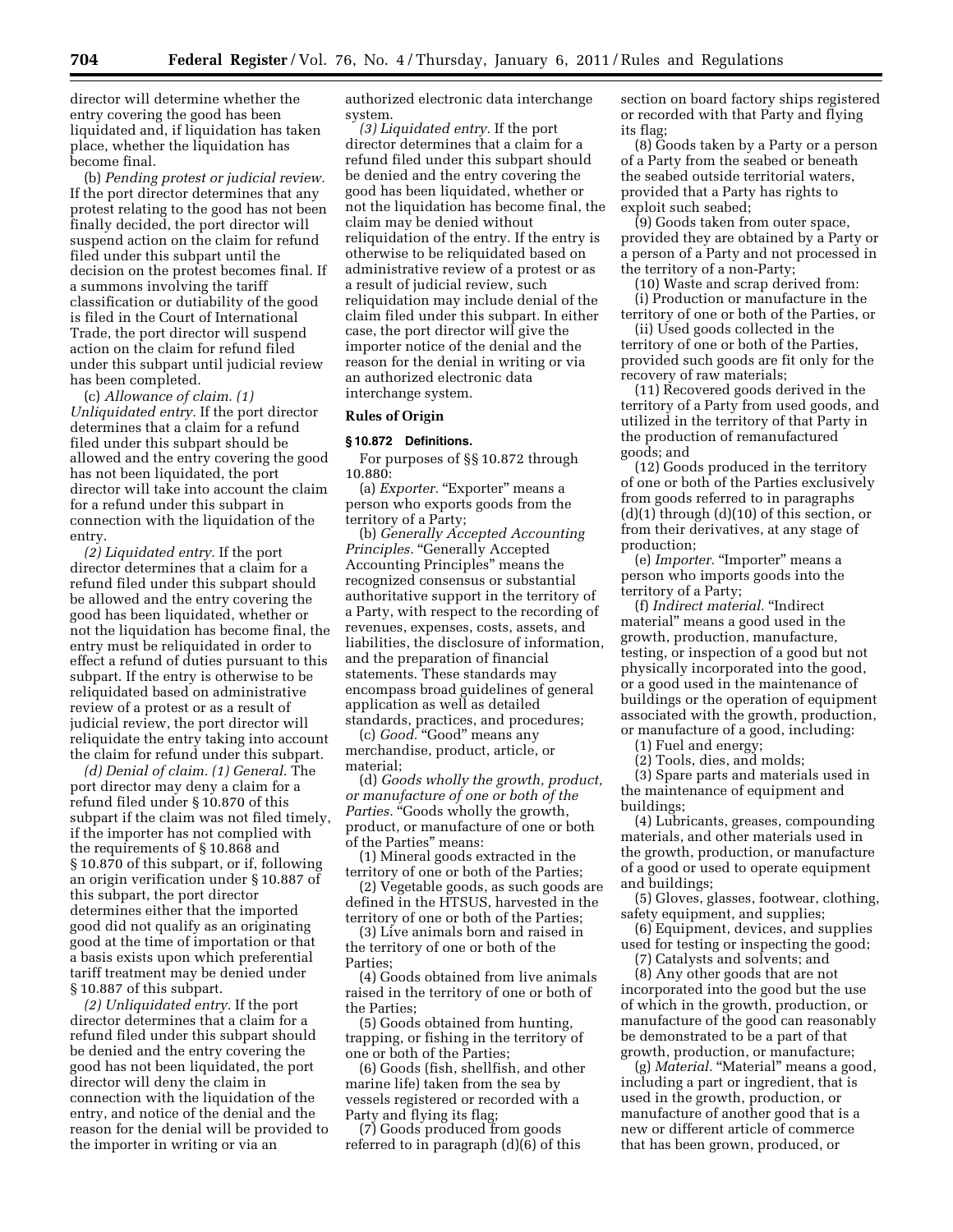manufactured in one or both of the Parties;

(h) *Material produced in the territory of one or both of the Parties.* ''Material produced in the territory of one or both of the Parties'' means a good that is either wholly the growth, product, or manufacture of one or both of the Parties, or a new or different article of commerce that has been grown, produced, or manufactured in the territory of one or both of the Parties;

(i) *New or different article of commerce.* ''New or different article of commerce'' means, except as provided in § 10.873(c) of this subpart, a good that:

(1) Has been substantially transformed from a good or material that is not wholly the growth, product, or manufacture of one of both of the Parties; and

(2) Has a new name, character, or use distinct from the good or material from which it was transformed;

(j) *Non-originating material.* ''Nonoriginating material'' means a material that does not qualify as originating under this subpart or General Note 31, HTSUS;

(k) *Packing materials and containers for shipment.* "Packing materials and containers for shipment'' means the goods used to protect a good during its transportation to the United States, and does not include the packaging materials and containers in which a good is packaged for retail sale;

(l) *Recovered goods.* ''Recovered goods'' means materials in the form of individual parts that result from:

(1) The disassembly of used goods into individual parts; and

(2) The cleaning, inspecting, testing, or other processing of those parts as necessary for improvement to sound working condition;

(m) *Remanufactured good.*  ''Remanufactured good'' means an industrial good that is assembled in the territory of a Party and that:

(1) Is entirely or partially comprised of recovered goods;

- (2) Has a similar life expectancy to a like good that is new; and
- (3) Enjoys the factory warranty similar to that of a like good that is new;

(n) *Simple combining or packaging operations.* ''Simple combining or packaging operations'' means operations such as adding batteries to electronic devices, fitting together a small number of components by bolting, gluing, or soldering, and repacking or packaging components together; and

(o) *Substantially transformed.*  ''Substantially transformed'' means, with respect to a good or material, changed as the result of a manufacturing or

processing operation so that the good loses its separate identity in the manufacturing or processing operation and:

(1) The good or material is converted from a good that has multiple uses into a good or material that has limited uses;

(2) The physical properties of the good or material are changed to a significant extent; or

(3) The operation undergone by the good or material is complex by reason of the number of different processes and materials involved and the time and level of skill required to perform those processes.

#### **§ 10.873 Originating goods.**

(a) *General.* A good will be considered an originating good under the OFTA when imported directly from the territory of a Party into the territory of the other Party only if:

(1) The good is wholly the growth, product, or manufacture of one or both of the Parties;

(2) The good is a new or different article of commerce, as defined in § 10.872(i) of this subpart, that has been grown, produced, or manufactured in the territory of one or both of the Parties, is provided for in a heading or subheading of the HTSUS that is not covered by the product-specific rules set forth in General Note 31(h), HTSUS, and meets the value-content requirement specified in paragraph (b) of this section; or

(3) The good is provided for in a heading or subheading of the HTSUS covered by the product-specific rules set forth in General Note 31(h), HTSUS, and:

(i)(A) Each of the non-originating materials used in the production of the good undergoes an applicable change in tariff classification specified in General Note 31(h), HTSUS, as a result of production occurring entirely in the territory of one or both of the Parties; or

(B) The good otherwise satisfies the requirements specified in General Note 31(h), HTSUS; and

(ii) The good meets any other requirements specified in General Note 31, HTSUS.

(b) *Value-content requirement.* A good described in paragraph (a)(2) of this section will be considered an originating good under the OFTA only if the sum of the value of materials produced in one or both of the Parties, plus the direct costs of processing operations performed in one or both of the Parties, is not less than 35 percent of the appraised value of the good at the time the good is entered into the territory of the United States.

(c) *Combining, packaging, and diluting operations.* For purposes of this subpart, a good will not be considered a new or different article of commerce by virtue of having undergone simple combining or packaging operations, or mere dilution with water or another substance that does not materially alter the characteristics of the good. The principles and examples set forth in § 10.195(a)(2) of this part will apply equally for purposes of this paragraph.

#### **§ 10.874 Textile or apparel goods.**

(a) *De minimis.* (1) *General.* Except as provided in paragraph (a)(2) of this section, a textile or apparel good that is not an originating good under the OFTA because certain fibers or yarns used in the production of the component of the good that determines the tariff classification of the good do not undergo an applicable change in tariff classification set out in General Note 31(h), HTSUS, will be considered to be an originating good if the total weight of all such fibers or yarns is not more than seven percent of the total weight of that component.

(2) *Exception.* A textile or apparel good containing elastomeric yarns in the component of the good that determines the tariff classification of the good will be considered to be an originating good only if such yarns are wholly formed in the territory of a Party.

(b) *Textile or apparel goods put up in sets.* Notwithstanding the specific rules specified in General Note 31(h), HTSUS, textile or apparel goods classifiable as goods put up in sets for retail sale as provided for in General Rule of Interpretation 3, HTSUS, will not be considered to be originating goods under the OFTA unless each of the goods in the set is an originating good or the total value of the non-originating goods in the set does not exceed ten percent of the appraised value of the set.

# **§ 10.875 Accumulation.**

(a) An originating good or material produced in the territory of one or both of the Parties that is incorporated into a good in the territory of the other Party will be considered to originate in the territory of the other Party.

(b) A good that is grown, produced, or manufactured in the territory of one or both of the Parties by one or more producers is an originating good if the good satisfies the requirements of § 10.873 of this subpart and all other applicable requirements of General Note 31, HTSUS.

## **§ 10.876 Value of materials.**

(a) *General.* For purposes of § 10.873(b) of this subpart and, except as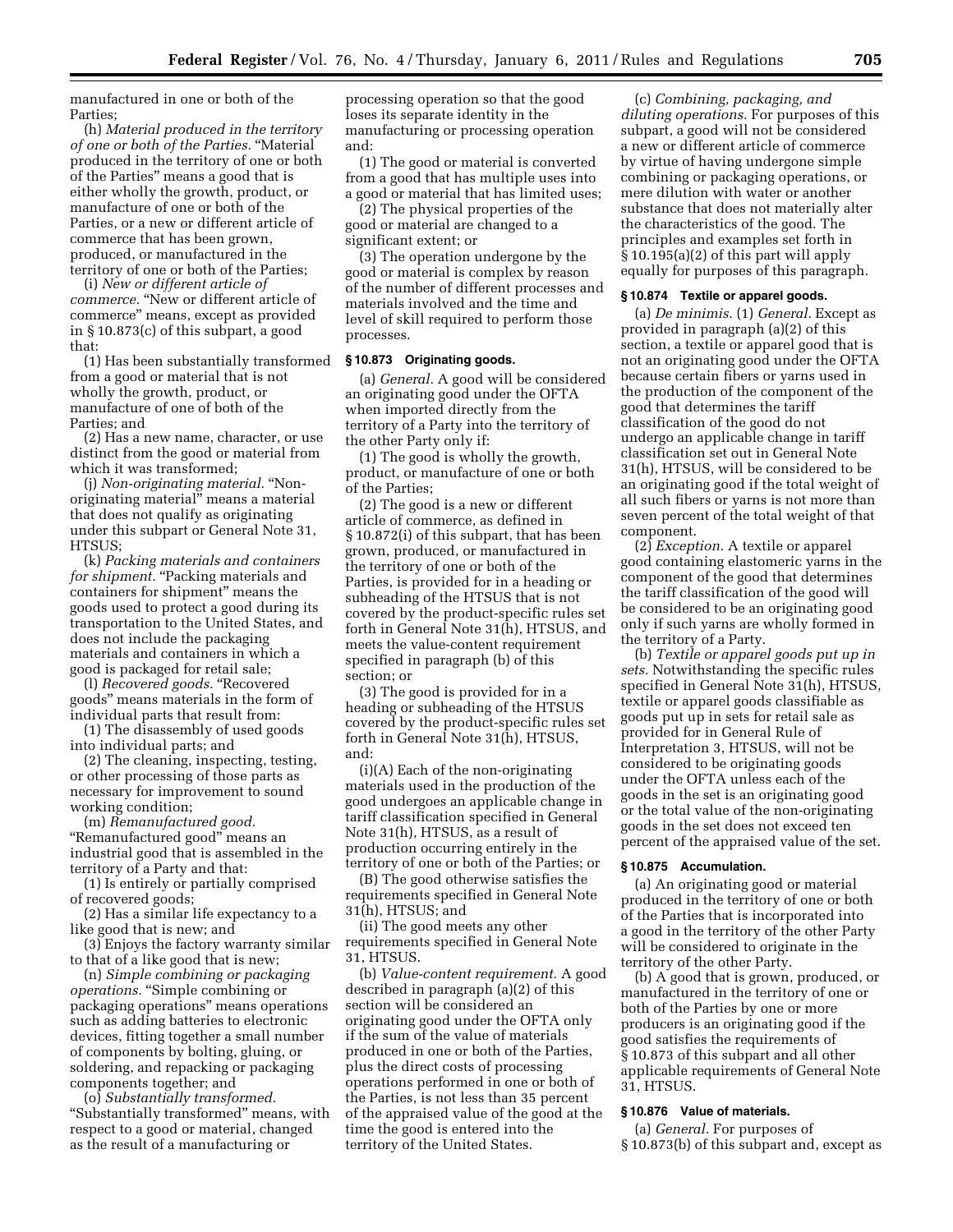provided in paragraph (b) of this section, the value of a material produced in the territory of one or both of the Parties includes the following:

(1) The price actually paid or payable for the material by the producer of the good;

(2) The freight, insurance, packing and all other costs incurred in transporting the material to the producer's plant, if such costs are not included in the price referred to in paragraph (a)(1) of this section;

(3) The cost of waste or spoilage resulting from the use of the material in the growth, production, or manufacture of the good, less the value of recoverable scrap; and

(4) Taxes or customs duties imposed on the material by one or both of the Parties, if the taxes or customs duties are not remitted upon exportation from the territory of a Party.

(b) *Exception.* If the relationship between the producer of a good and the seller of a material influenced the price actually paid or payable for the material, or if there is no price actually paid or payable by the producer for the material, the value of the material produced in the territory of one or both of the Parties includes the following:

(1) All expenses incurred in the growth, production, or manufacture of the material, including general expenses;

(2) A reasonable amount for profit; and

(3) The freight, insurance, packing, and all other costs incurred in transporting the material to the producer's plant.

## **§ 10.877 Direct costs of processing operations.**

(a) *Items included.* For purposes of § 10.873(b) of this subpart, the words ''direct costs of processing operations'', with respect to a good, mean those costs either directly incurred in, or that can be reasonably allocated to, the growth, production, or manufacture of the good in the territory of one or both of the Parties. Such costs include, to the extent they are includable in the appraised value of the good when imported into a Party, the following:

(1) All actual labor costs involved in the growth, production, or manufacture of the specific good, including fringe benefits, on-the-job training, and the costs of engineering, supervisory, quality control, and similar personnel;

(2) Tools, dies, molds, and other indirect materials, and depreciation on machinery and equipment that are allocable to the specific good;

(3) Research, development, design, engineering, and blueprint costs, to the extent that they are allocable to the specific good;

(4) Costs of inspecting and testing the specific good; and

(5) Costs of packaging the specific good for export to the territory of the other Party.

(b) *Items not included.* For purposes of § 10.873(b) of this subpart, the words ''direct costs of processing operations'' do not include items that are not directly attributable to the good or are not costs of growth, production, or manufacture of the good. These include, but are not limited to:

(1) Profit; and

(2) General expenses of doing business that are either not allocable to the good or are not related to the growth, production, or manufacture of the good, such as administrative salaries, casualty and liability insurance, advertising, and salesmen's salaries, commissions, or expenses.

#### **§ 10.878 Packaging and packing materials and containers for retail sale and for shipment.**

Packaging materials and containers in which a good is packaged for retail sale and packing materials and containers for shipment are to be disregarded in determining whether a good qualifies as an originating good under § 10.873 of this subpart and General Note 31, HTSUS, except that the value of such packaging and packing materials and containers may be included in meeting the value-content requirement specified in § 10.873(b) of this subpart.

#### **§ 10.879 Indirect materials.**

Indirect materials are to be disregarded in determining whether a good qualifies as an originating good under § 10.873 of this subpart and General Note 31, HTSUS, except that the cost of such indirect materials may be included in meeting the valuecontent requirement specified in § 10.873(b) of this subpart.

#### **§ 10.880 Imported directly.**

(a) *General.* To qualify as an originating good under the OFTA, a good must be imported directly from the territory of a Party into the territory of the other Party. For purposes of this subpart, the words "imported directly" mean:

(1) Direct shipment from the territory of a Party into the territory of the other Party without passing through the territory of a non-Party; or

(2) If the shipment passed through the territory of a non-Party, the good, upon arrival in the territory of a Party, will be considered to be ''imported directly'' only if the good did not undergo

production, manufacturing, or any other operation outside the territories of the Parties, other than unloading, reloading, or any other operation necessary to preserve the good in good condition or to transport the good to the territory of a Party. Operations that may be performed outside the territories of the Parties include inspection, removal of dust that accumulates during shipment, ventilation, spreading out or drying, chilling, replacing salt, sulfur dioxide, or aqueous solutions, replacing damaged packing materials and containers, and removal of units of the good that are spoiled or damaged and present a danger to the remaining units of the good, or to transport the good to the territory of a Party.

(b) *Documentary evidence.* An importer making a claim for preferential tariff treatment under the OFTA for an originating good may be required to demonstrate, to CBP's satisfaction, that the good was ''imported directly'' from the territory of a Party into the territory of the other Party, as that term is defined in paragraph (a) of this section. An importer may demonstrate compliance with this section by submitting documentary evidence. Such evidence may include, but is not limited to, bills of lading, airway bills, packing lists, commercial invoices, receiving and inventory records, and customs entry and exit documents.

#### **Tariff Preference Level**

#### **§ 10.881 Filing of claim for tariff preference level.**

A cotton or man-made fiber apparel good described in § 10.882 of this subpart that does not qualify as an originating good under § 10.873 of this subpart may nevertheless be entitled to preferential tariff treatment under the OFTA under an applicable tariff preference level (TPL). To make a TPL claim, the importer must include on the entry summary, or equivalent documentation, the applicable subheading in Chapter 99 of the HTSUS (9916.99.20) immediately above the applicable subheading in Chapter 61 or Chapter 62 of the HTSUS under which each non-originating cotton or manmade fiber apparel good is classified.

#### **§ 10.882 Goods eligible for tariff preference claims.**

Cotton or man-made fiber apparel goods provided for in Chapters 61 or 62 of the HTSUS that are cut or knit to shape, or both, and sewn or otherwise assembled in the territory of Oman from fabric or yarn produced or obtained outside the territory of Oman or the United States are eligible for a TPL claim filed under § 10.881 of this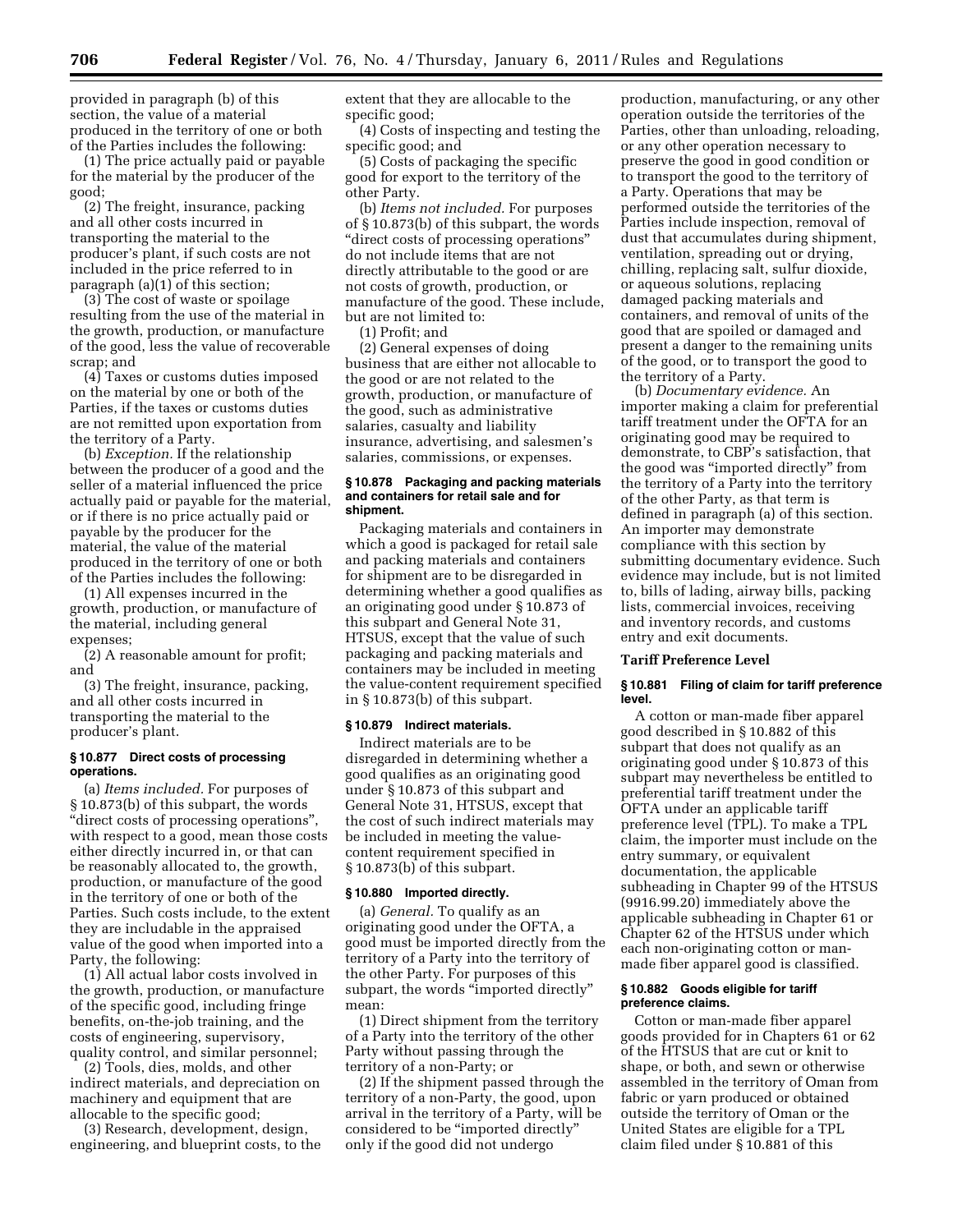subpart (subject to the quantitative limitations set forth in U.S. Note 13, Subchapter XVI, Chapter 99, HTSUS).

#### **§ 10.883 [Reserved]**

#### **§ 10.884 Declaration.**

(a) *General.* An importer who claims preferential tariff treatment on a nonoriginating cotton or man-made fiber good specified in § 10.882 of this subpart must submit, at the request of the port director, a declaration supporting such a claim for preferential tariff treatment that sets forth all pertinent information concerning the production of the good, including:

(1) A description of the good, quantity, invoice numbers, and bills of lading;

(2) A description of the operations performed in the production of the good in the territory of one or both of the Parties;

(3) A statement as to any yarn or fabric of a non-Party and the origin of such materials used in the production of the good.

(b) *Retention of records.* An importer must retain all documents relied upon to prepare the declaration for a period of five years.

#### **§ 10.885 Transshipment of non-originating apparel goods.**

(a) *General.* To qualify for preferential tariff treatment under an applicable TPL, a good must be imported directly from the territory of a Party into the territory of the other Party. For purposes of this subpart, the words ''imported directly'' mean:

(1) Direct shipment from the territory of a Party into the territory of the other Party without passing through the territory of a non-Party; or

(2) If the shipment passed through the territory of a non-Party, the good, upon arrival in the territory of a Party, will be considered to be ''imported directly'' only if the good did not undergo production, manufacturing, or any other operation outside the territories of the Parties, other than unloading, reloading, or any other operation necessary to preserve the good in good condition or to transport the good to the territory of a Party. Operations that may be performed outside the territories of the Parties include inspection, removal of dust that accumulates during shipment, ventilation, spreading out or drying, chilling, replacing salt, sulfur dioxide, or aqueous solutions, replacing damaged packing materials and containers, and removal of units of the good that are spoiled or damaged and present a danger to the remaining units of the good, or to transport the good to the territory of a Party.

(b) *Documentary evidence.* An importer making a claim for preferential tariff treatment under an applicable TPL may be required to demonstrate, to CBP's satisfaction, that the good was ''imported directly'' from the territory of a Party into the territory of the other Party, as that term is defined in paragraph (a) of this section. An importer may demonstrate compliance with this section by submitting documentary evidence. Such evidence may include, but is not limited to, bills of lading, airway bills, packing lists, commercial invoices, receiving and inventory records, and customs entry and exit documents.

#### **§ 10.886 Effect of non-compliance; failure to provide documentation regarding transshipment of non-originating apparel goods.**

(a) *General.* If an importer of a good for which a TPL claim is made fails to comply with any applicable requirement under this subpart, the port director may deny preferential tariff treatment to the imported good.

(b) *Failure to provide documentation regarding transshipment.* Where the requirements for preferential tariff treatment set forth elsewhere in this subpart are met, the port director nevertheless may deny preferential tariff treatment to a good for which a TPL claim is made if the good is shipped through or transshipped in a country other than a Party, and the importer of the good does not provide, at the request of the port director, evidence demonstrating to the satisfaction of the port director that the requirements set forth in § 10.885 of this subpart were met.

## **Origin Verifications and Determinations**

## **§ 10.887 Verification and justification of claim for preferential treatment.**

(a) *Verification.* A claim for preferential treatment made under § 10.863 or § 10.870 of this subpart, including any declaration or other information submitted to CBP in support of the claim, will be subject to such verification as the port director deems necessary. In the event that the port director is provided with insufficient information to verify or substantiate the claim, the port director may deny the claim for preferential treatment.

(b) *Applicable accounting principles.*  When conducting a verification of origin to which Generally Accepted Accounting Principles may be relevant, CBP will apply and accept the Generally Accepted Accounting Principles applicable in the country of production.

#### **§ 10.888 Issuance of negative origin determinations.**

If, as a result of an origin verification initiated under this subpart, CBP determines that a claim for preferential tariff treatment made under § 10.863 of this subpart should be denied, it will issue a determination in writing or via an authorized electronic data interchange system to the importer that sets forth the following:

(a) A description of the good that was the subject of the verification together with the identifying numbers and dates of the export and import documents pertaining to the good;

(b) A statement setting forth the findings of fact made in connection with the verification and upon which the determination is based; and

(c) With specific reference to the rules applicable to originating goods as set forth in General Note 31, HTSUS, and in §§ 10.863 through 10.886 of this subpart, the legal basis for the determination.

## **Penalties**

#### **§ 10.889 Violations relating to the OFTA.**

All criminal, civil, or administrative penalties which may be imposed upon importers or other parties for violations of the U.S. customs or related laws or regulations will also apply to importations subject to the OFTA.

## **Goods Returned After Repair or Alteration**

## **§ 10.890 Goods re-entered after repair or alteration in Oman.**

(a) *General.* This section sets forth the rules that apply for purposes of obtaining duty-free treatment on goods returned after repair or alteration in Oman as provided for in subheadings 9802.00.40 and 9802.00.50, HTSUS. Goods returned after having been repaired or altered in Oman, whether or not pursuant to a warranty, are eligible for duty-free treatment, provided that the requirements of this section are met. For purposes of this section, "repairs or alterations'' means restoration, renovation, cleaning, re-sterilizing, or other treatment which does not destroy the essential characteristics of, or create a new or commercially different good from, the good exported from the United **States** 

(b) *Goods not eligible for treatment.*  The duty-free treatment referred to in paragraph (a) of this section will not apply to goods which, in their condition as exported from the United States to Oman, are incomplete for their intended use and for which the processing operation performed in Oman constitutes an operation that is